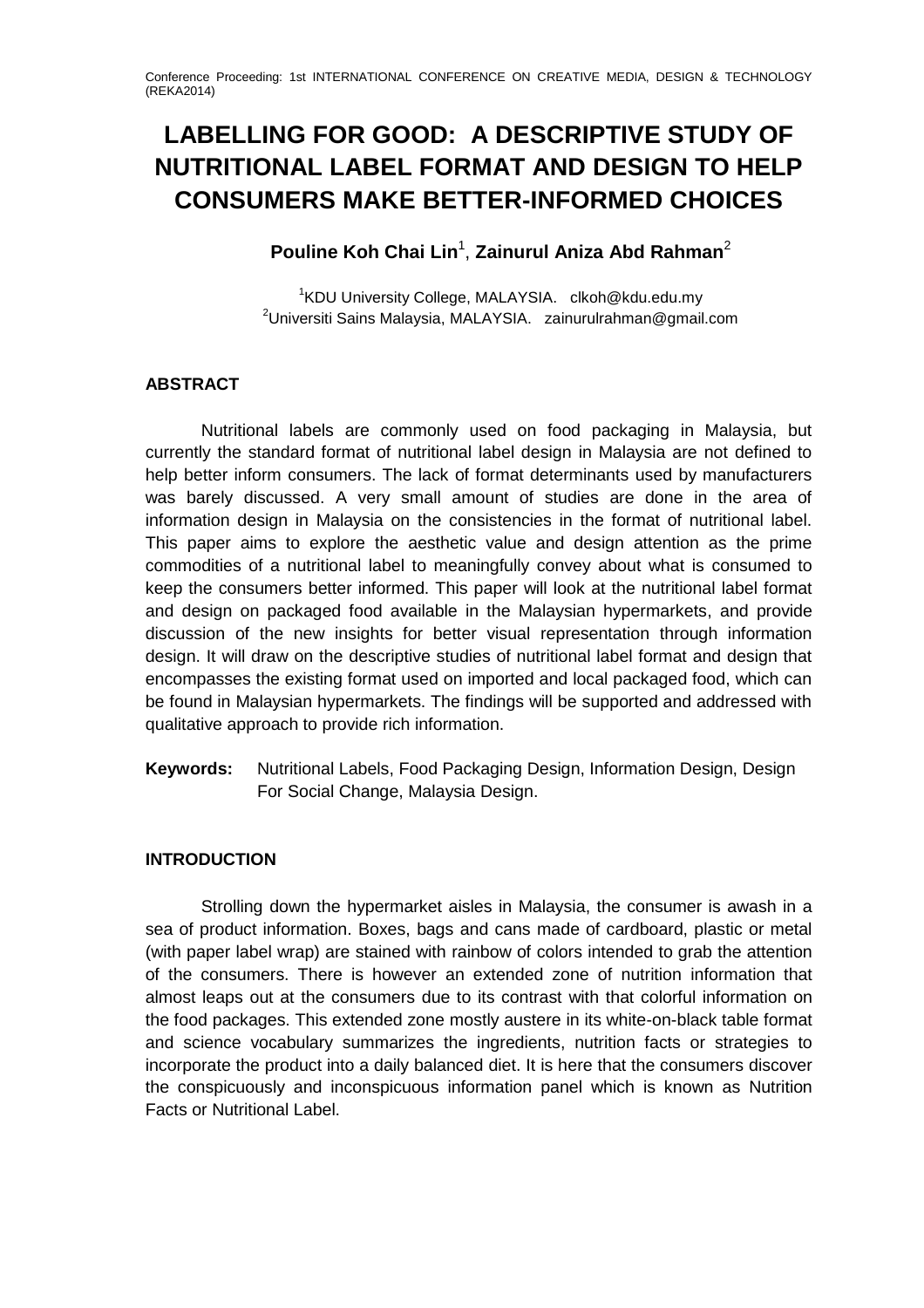It is a description intends to inform the consumers of the nutrient content of a food (MOH, 2007) and assists them in making knowledgeable decisions about the food they purchase. Hence, nutritional label is seen as a diet-related health tools, consequently an important aspect of consumers' food purchase decision.

Although nutritional labels are highly applied across packaged food in Malaysia, it was found in the recent survey conducted in Malaysia that only 36% of Malaysian consumers look for, read and understood nutritional information in nutritional label in the buying process (2012). In some areas of Malaysia, there are 19.3% of consumers who do not read nutrition labels, as they are not aware of the nutritional facts labels that appear at the back or side of the packaging (Feunekes, G.I., Gortemaker, I.A., Willems, A.A., Lion R. and Kommer, M.V.D., 2008). As such, the current standard format is not defined to help better inform consumers. The lack of format determinants used by manufacturers was also barely discussed. This has often left consumers unaware of what is consumed and notably contradicts with the  $10<sup>th</sup>$  Malaysia Plan to develop a healthy nation where people value health as an everyday practice.

Furthermore, there has been little in-depth design project with the goal of finding a well-informed nutritional label for the Malaysian market. Various forms of labels are instead independently used, revised and improved through various qualitative and quantitative studies using testing materials with different levels of graphic quality. Some early studies even suggested that numerical formats were superior to diagrammatic displays, while recent studies have proven the opposite (Synovate, 2005b). Consequently, design and the presentation of information on nutritional label could draw a significant change towards making a more conducive environment of well-informed choices. In particular, more emphasis of design to be put onto nutritional label can help consumers assess the contribution of food to the overall healthy eating practice.

#### **PROBLEM STATEMENTS**

The main purpose of this paper is to explore a preliminary groundwork in context, using information design to look further into the link between the existing nutritional label format and design in Malaysia hypermarkets; and furthermore to establish Malaysian ways of doing as a common phenomenon. The key regulations of nutritional labelling format in Malaysia is followed to show the deficiency of aesthetic value and design attention which is the prime commodities of its function to meaningfully convey about what is consumed to keep the consumers better informed.

#### **LITERATURE REVIEWS**

Despite the booming economy in Malaysia, being the third largest economy in Southeast Asia and ranked 12th out of 135 economies in the World Bank report (2013), Malaysia is however stuck in a middle-income trap. 40% of Malaysian workforce earning between RM2,300 – RM7,000 are the ones who form this group (Lee, 2013).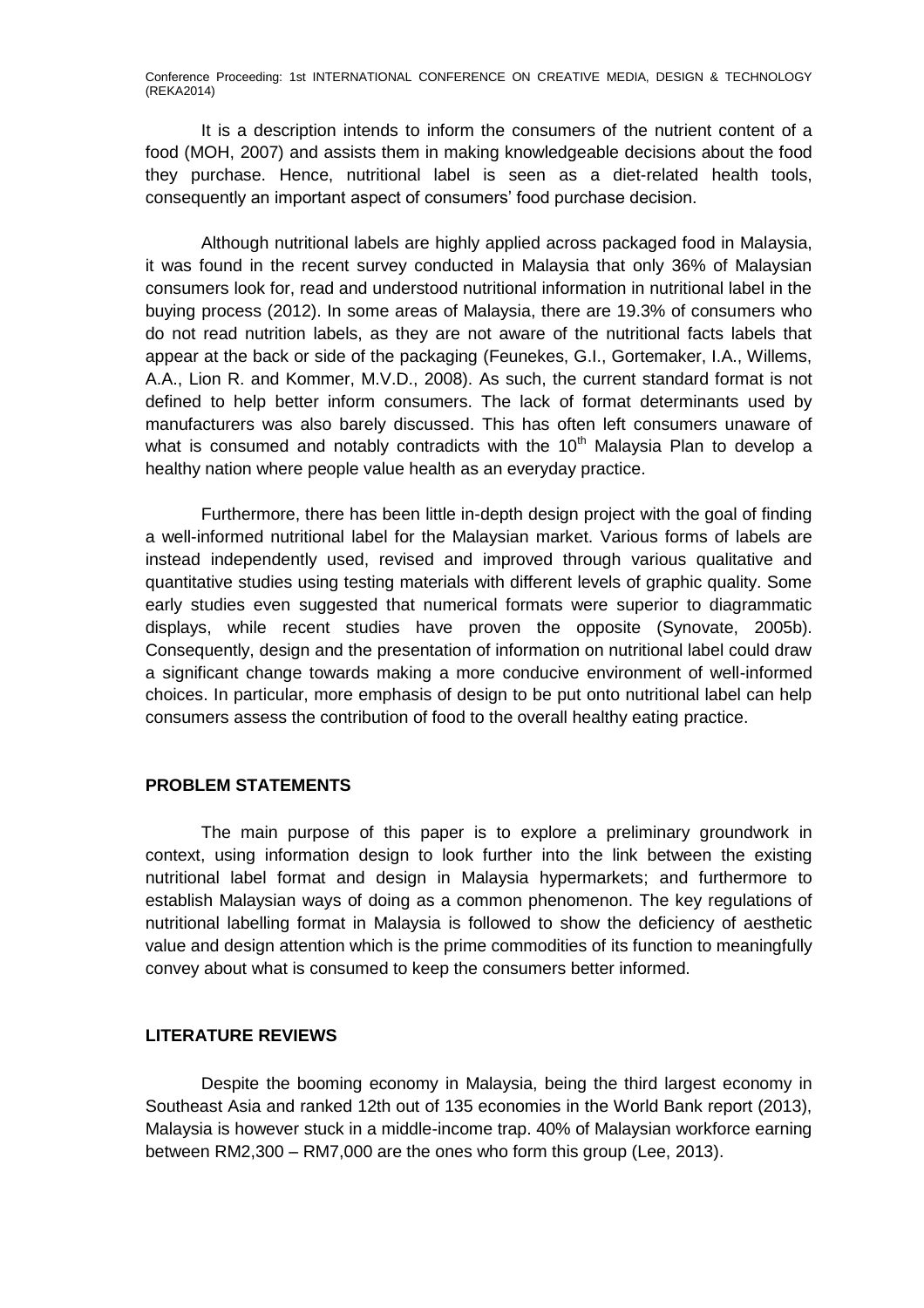They are mostly the taxpayers and a vast majority of them drive consumer spending for the domestic economy. With a large population comes under the middleincome category, it is a common phenomenon among Malaysians' purchasing behaviours are often price-conscious (Munusamy & Hoo, 2008). While the government had run couples of good cause campaigns to remind consumers to spend wisely with their daily expenses, this social status has attracted many Hypermarkets to set foot into Malaysia which mainly sell products at affordable prices. This trend can be seen vastly in the urban areas when a report found 56% of Malaysians engaged in grocery shopping as one of the three common activities on a weekly basis (October, 2013) and an extensive 37% amount of their money is spent in hypermarkets (Ng, 2011).

Perrigot and Cliquet (2006) make a point that hypermarket means "everything under the same roof", which broadcast category or products linked to discount price policy or self-service and networking techniques. As the rising of cost living along the years, Malaysian consumers are giving more attention to paying appropriate prices rather than going for the best brands all the time where hypermarkets act as a under one roof platform to compare a wide selection of products. This has made hypermarket became a dominant format in the city as 45% to 60% as the main outlets for grocery shopping (Malaysia Exporter Guide Annual, 2010).

Major hypermarkets in Malaysia whom also sell homegrown brands such as Aeon Big – Top Valu; Giant – Giant; Cold Storage – First Choice, Tesco – Tesco; Mydin and Kedai Rakyat 1 Malaysia – KR1M. Some of these hypermarkets work very closely with SME (Small Medium Enterprises) entrepreneurs to buy their products and promote them under the homegrown brands. While the consumers are given vast amount of choices among the homegrown brands, these hypermarkets too are facing strong competition in sales. Hence, to urge consumers make quicker purchase decision, attention are put more on the promotions of the product and the sales rather than the nutritional label.

Over the years, regulators, advertisers, public health advocates, doctors, scientists and food manufacturers have together created an "information infrastructure" that attempts to give information consistency and meaning. Only in Malaysia the nutrition labeling is mandatory for under specific conditions such as specific dietary food, enriched or fortified food or when the products make a nutrition or health claim (MOH, 2012). Although numerous of amendments have been made to the regulations in requests of the food industry and consumer needs, there is no standardize nutritional label format is applied across all products in Malaysia hypermarkets. Situation like this can be found such as, the retailers could apply GDA system on their label but other manufacturers could start other front-of-package (FoP) formats (ILSI, 2010).

To add on, numerical or diagrammatic format is the common face to present nutrition facts in the existing nutritional labels in Malaysia hypermarkets. In general, they are mostly monochrome, designed with either very little attention focused on the information or, overloaded with multilingual information. Although consumers would prefer the largest amount of information offered, but often the preferred amount of information leads to poorer performance (Levy, Fein & Schucker, 1996).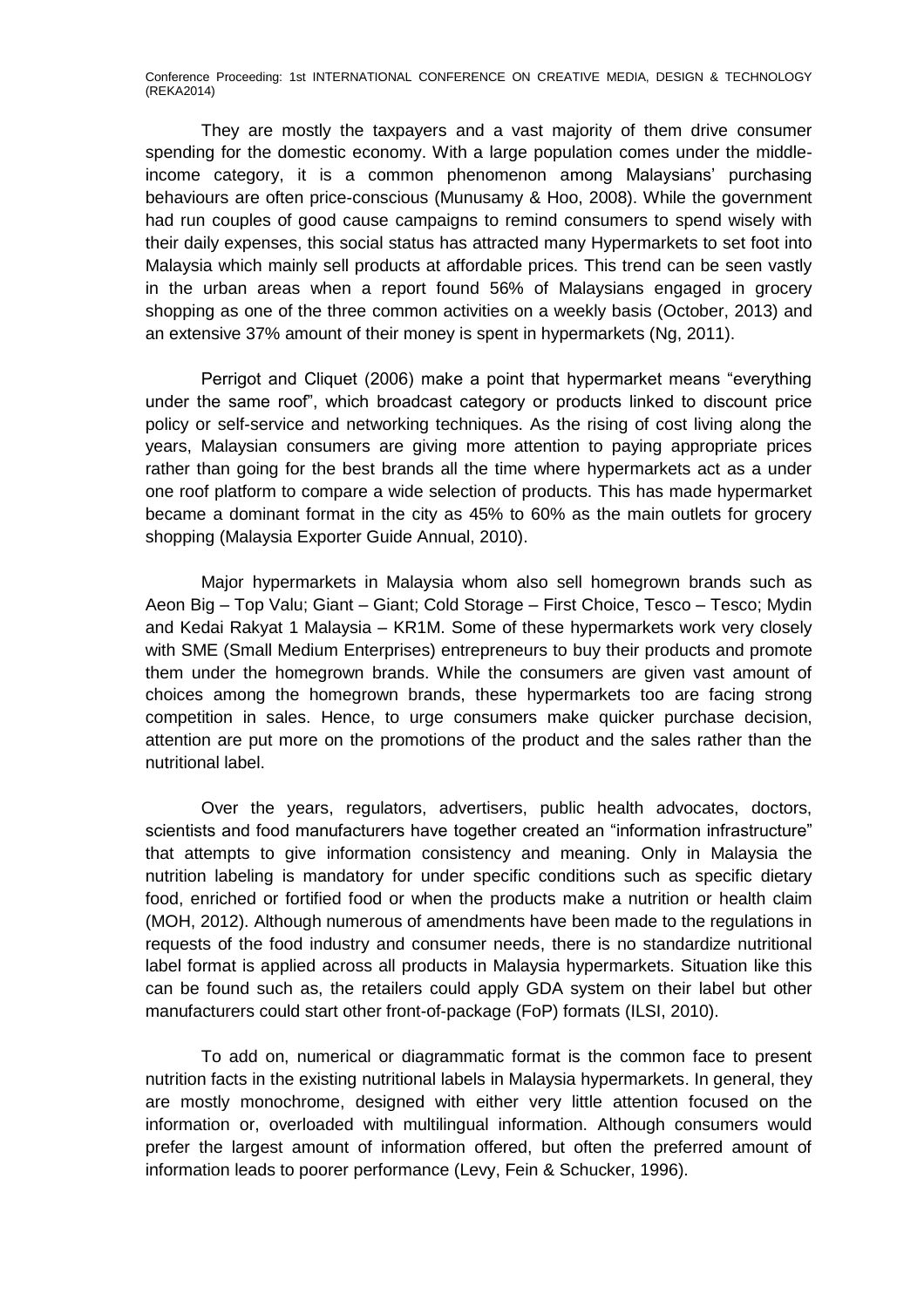As a result, when people are presented with more information than they can process, this can easily lead to confusion, misunderstanding and uncertainty (FSA, 2010). Moreover, the ability to purchase with better-informed information is reduced when consumers are given an overflow of information (Drichoutis et al., 2006; Kelly et al., 2009; Nørgaard & Brunso, 2009). Nutritional labelling scheme is also hardly found on the FoP except for Aeon Big and Tesco's home brand products, however Ministry of Health has not endorse this scheme yet (ILSI, 2010). Having said that, the use of simplifying tools such as the per cent Daily Value (DV) to apply on the FoP may help translate consumer enthusiasm for the new label into improved food selection (Guthrie, Derby and Levy, 1999). On the same note, the Health of Choice Symbol (HCS) is yet to be established in Malaysia, but a couple of common HCS can still be found on the front label such as the Halal Logo, Buatan Malaysia (Made in Malaysia) logo and MeSti (Food Safety is the Responsibility of Food Industry) logo.

Notwithstanding several studies on improving nutritional labels are done over the years to seek a better way to educate consumers to understand the scientific terms or, finding out the sufficiency of data presented or to examine how consumers comprehend the meaning of the information but the core function of nutritional label is simply unclear anymore. Thus, this paper aims to examine the design of nutritional label and the value aesthetic presentation of information design, which is the prime commodity for a nutritional label to meaningfully convey about what is consumed to keep the consumers better informed.

#### **METHODOLOGY**

This research looks at the nutritional label format and design on packaged food available in Malaysia hypermarkets. It draws on the descriptive studies of nutritional label format and design that encompasses the existing format used on imported and local packaged food. Samples of existing nutritional labels are collected and examined (Figure 6) which eventually provide new insights for better visual representation through information design.

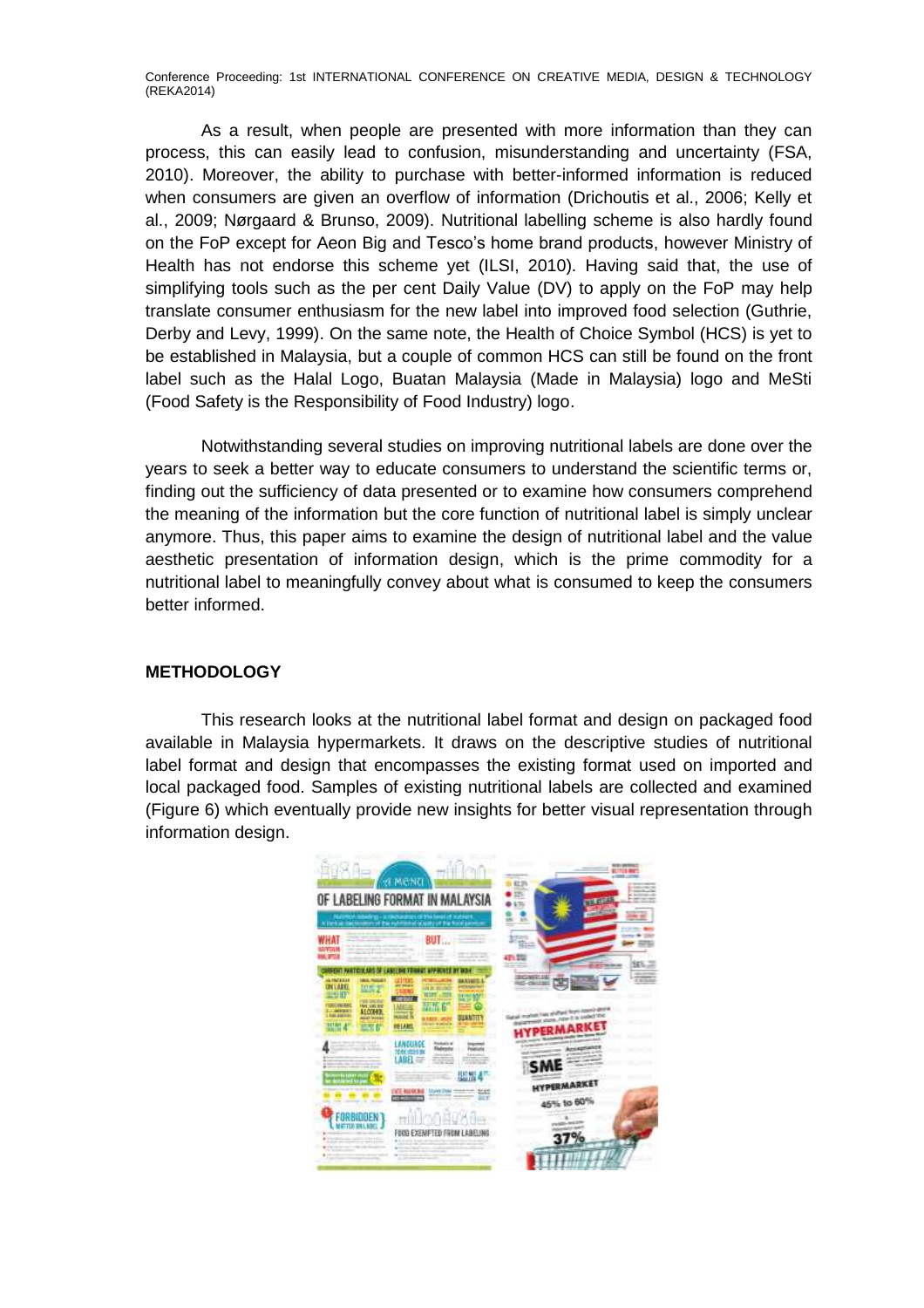**Figure 1:** Infographics about this research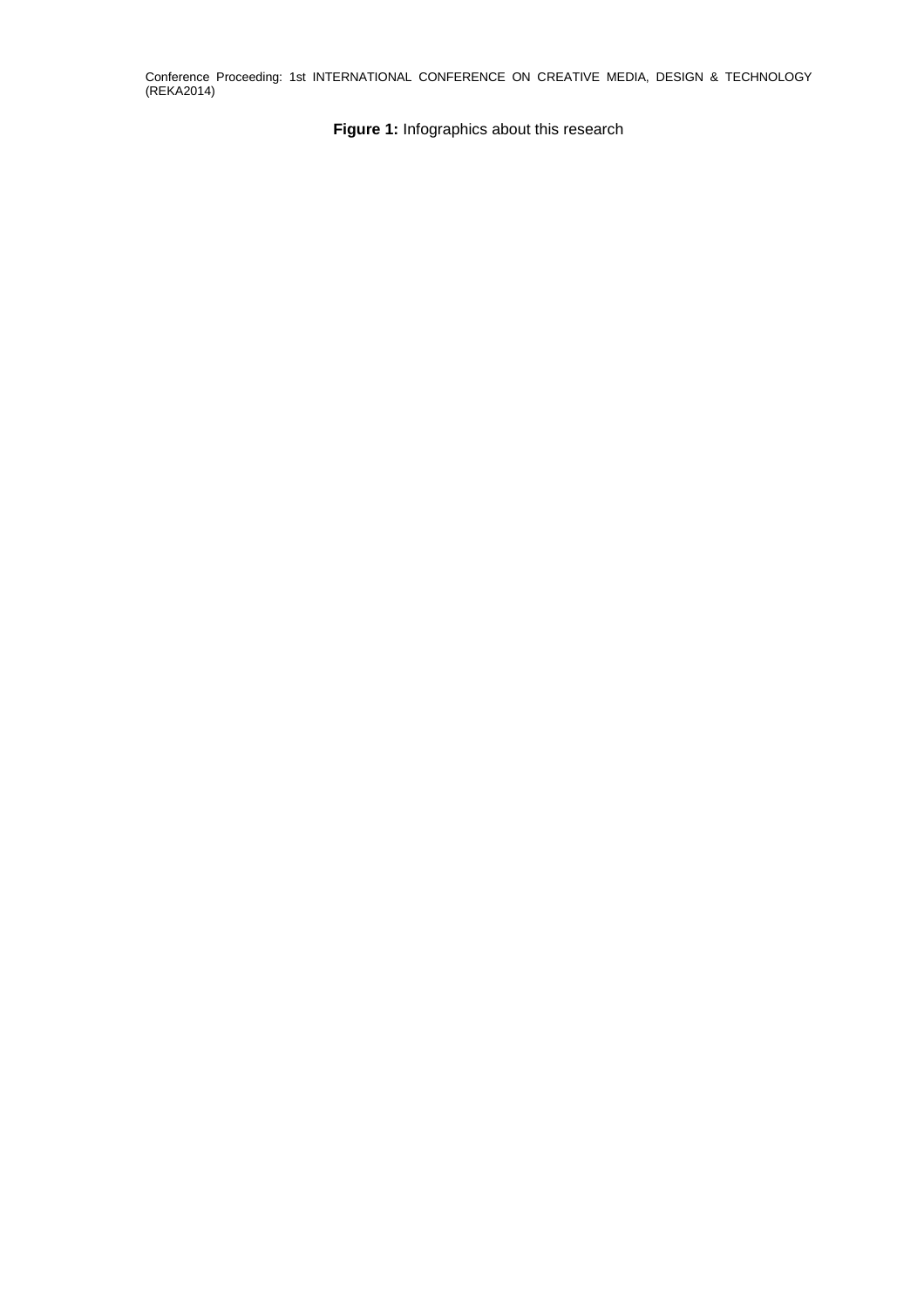



- 1. Monotone table format is applied at the back of all packages
- 2. Halal logo is applied consistently across all packages
- 3. Only Top Valu products have an extra nutritional display at the front package - a tick (contains), dash (does not contain), triangle (may contain).



- 1. Extra effort shown on their nutritional labels compare to other homebrands 2. Applied Verbal Banding, Colour Coded GDA and Integrated Labeling Format at the front packages across all homebrand products
- $3$ . This approach made their products more health conscious and easier to compare with other brands.

**Figure 2:** Top Valu Nutritional Label **Figure 3:** Tesco Nutritional Label



 $000$ 

**Figure 6: Other Nutritional Label in** Malaysian Hypermarkets

4. Longer list of nutrition facts compare to other homebrands.

**Figure 4:** First Choice & Giant Nutritional Label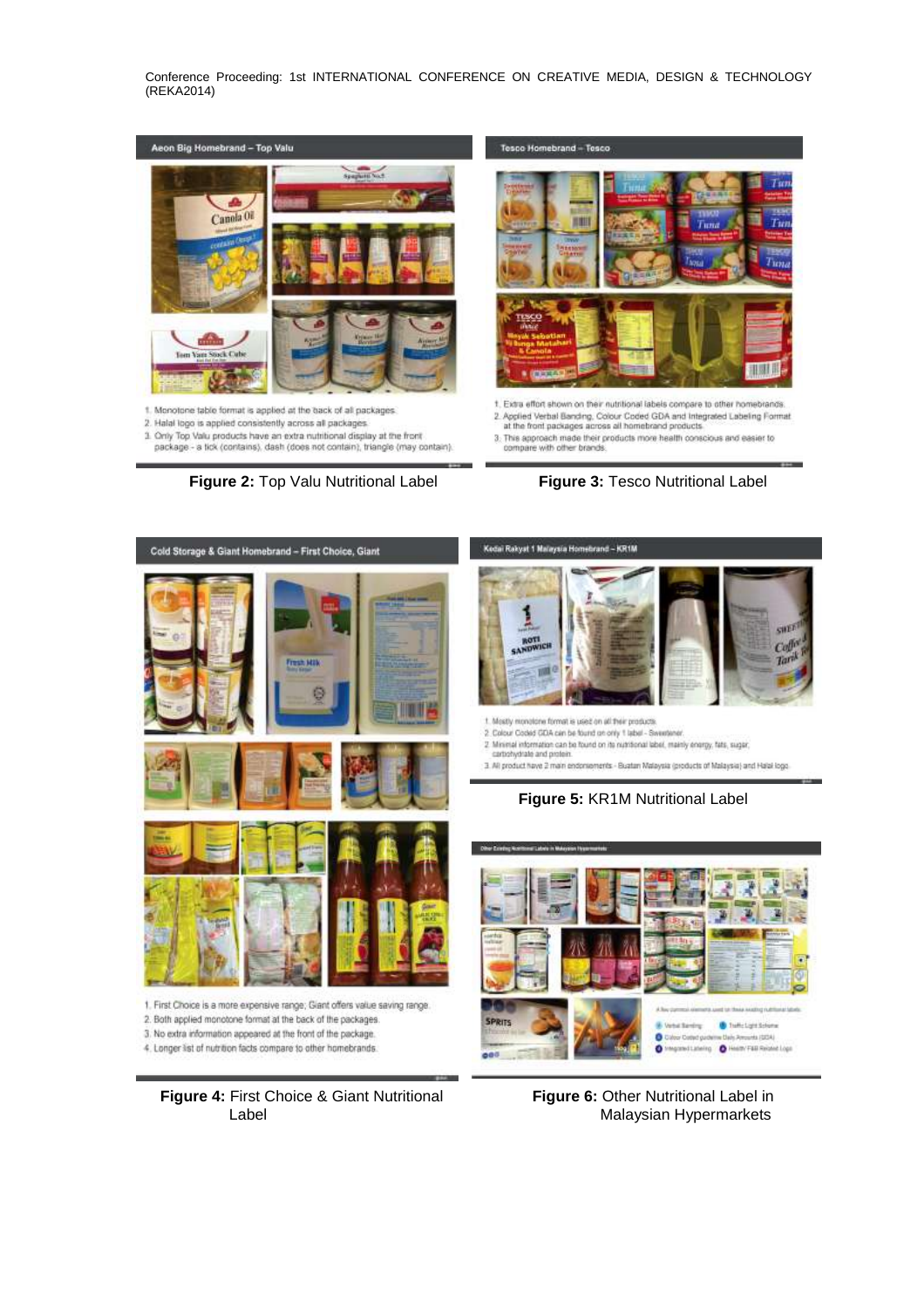#### **CONCLUSIONS**

This paper sets out to look at the nutritional label format and design on nutritional label in Malaysia hypermarkets. It builds on descriptive studies through collecting samples of existing nutritional labels on the home brand in hypermarkets as well as imported brands. The main finding is that there is inconsistency of nutritional label format applied across the products. For example, Tesco and Top Valu offer a summary nutritional display on the front package (Figure 2 & 3), while the other home brands only display common nutritional labels at the back of the package. The nutrition list indicated on the nutritional label also shows a discrepancy on each home brand, some with 5 major scientific terms (Figure 5) while the others offer more information to consumers (Figure 4). Other composition such as the design and presentation of information is also less standardising or rather poor in visibility.

The analysis is not without caveats, nevertheless. We recognised that a larger sample and greater variation in the data along age would strengthen such descriptive studies. Having said that, the current finding provides enough variations in the data to allow the examination of this paper. As such, the finding suggests that if design of information can be taken seriously to apply onto the existing nutritional label, it would maximize benefits of its function while assisting consumers to gain useful information and make better-informed choices.

## **REFERENCES**

- Anon (2012). *A Label to Note*.The Star. Retrieved from [http://thestar.com.my/health/story.asp?file=/2012/2/5/health/10667069&sec=heal](http://thestar.com.my/health/story.asp?file=/2012/2/5/health/10667069&sec=health) [th.](http://thestar.com.my/health/story.asp?file=/2012/2/5/health/10667069&sec=health)
- Economy Rankings (2013). The World Bank. Retrieved from [http://www.doingbusiness.org/rankings,](http://www.doingbusiness.org/rankings) June 2013.
- Feunekes, G.I., Gortemaker, I.A., Willems, A.A., Lion R. and Kommer, M.V.D. (2008). Front of pack nutrition labelling: Testing effectiveness of different nutrition labelling formats front of pack in four European countries. *Appetite.* 50(1), 57–70.
- Food Standards Agency. (2010). Public attitudes towards, and use of, general food labelling. Social Science Research, Unit Oxford Evidentia, Unit Report 4.
- Guthrie, J. F., Derby, B. M., and Levy, A. S. (1999). What People Know and Do Not Know about Nutrition. In E. Frazao (Ed.), America's Eating Habits: Changes and Consequences. US Department of Agriculture, Economic Research Service, Agriculture Information Bulletin No. (AIB750), pp. 243-280).
- Kelly, B., Hughes, C., Chapman, K., Louie, C., Dixon, H., Crawford, J., King, L., Daube, M., & Slevin, T. (2009). Consumer Testing of the Acceptability and Effectiveness